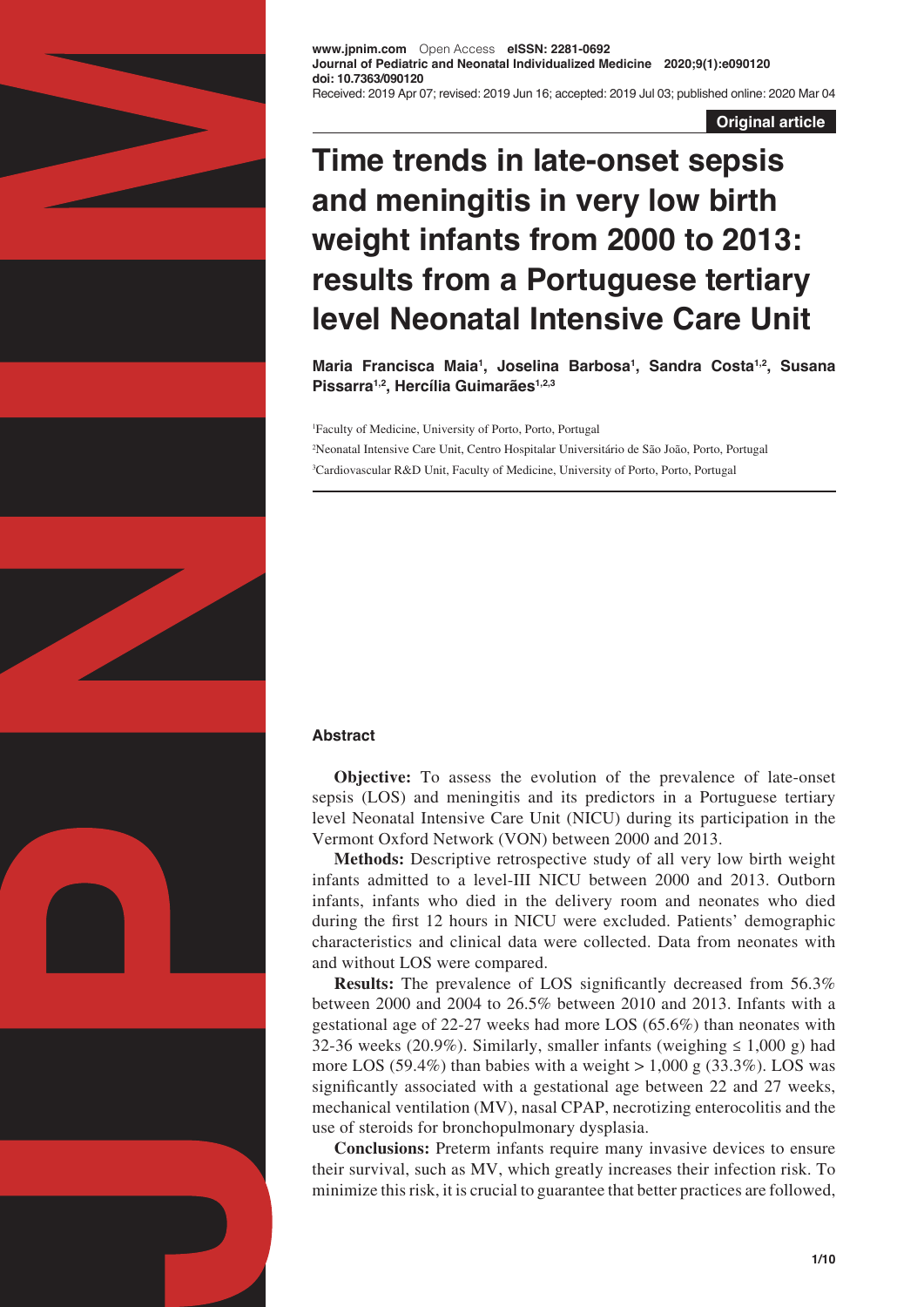necessitating the use of regular audits. It is really important to know the data about LOS from our NICU, which allows sharing and comparison with peers in order to improve nosocomial infection prevention and control practices.

## **Keywords**

Late-onset sepsis, VLBW infants, Neonatal Intensive Care Unit, nosocomial infection, preterm infants, VON database.

## **Corresponding author**

Maria Francisca Maia, Faculty of Medicine, Porto University, Porto, Portugal; address: Alameda Professor Hernâni Monteiro, 4200-319 Porto, Portugal; phone: +351 919 082 220; e-mail: franciscabbmaia@gmail.com.

#### **How to cite**

Maia MF, Barbosa J, Costa S, Pissarra S, Guimarães H. Time trends in late onset sepsis and meningitis in very low birth weight infants from 2000 to 2013: results from a Portuguese tertiary level Neonatal Intensive Care Unit. J Pediatr Neonat Individual Med. 2020;9(1):e090120. doi: 10.7363/090120.

## **Introduction**

Although there have been advances in neonatal care that have improved survival and reduced complications in preterm infants, sepsis continues to be a major cause of mortality and morbidity among very low birth weight (VLBW) infants in Neonatal Intensive Care Units (NICUs) [1, 2].

The incidence of late-onset sepsis (LOS) considerably varies from centre to centre, ranging from 10.6% to 31.7% [3].

In a study performed at our NICU, 549 (13.9%) of all admitted patients presented with clinical or confirmed sepsis between 2003 and 2012. Of these, 15 (2.7%) had confirmed fungal sepsis on blood cultures and all of them were low birth weight (LBW), 13 (86.7%) were VLBW and 9 (60%) were extremely low birth weight (ELBW) [4].

It is important to implement measures to prevent nosocomial infections, since they decrease the incidence density of nosocomial sepsis, as we concluded from a study in our NICU which showed that the incidence density of nosocomial sepsis decreased significantly from 8.6 to 4.8 per 1,000 days (44%) after a new preventive bundle implementation [5].

Freitas et al. showed that newborns who developed LOS were more exposed to invasive procedures, including the use of mechanical ventilation (MV) and peripherally inserted central catheters (PICC). They found that there was an association between the use of MV for 10 or more days and LOS in 80.8% of cases, while PICCs left in place for 11 days or longer were associated with LOS in 76.2% of cases [6].

As one of the largest neonatal databases, the Vermont Oxford Network (VON) has collected and maintained data about VLBW infants and neonates who fulfil other eligibility requirements from many parts of the world since 1989 [7].

In Portugal, there is a National Registration of Very Low Birth Weight Newborns, which was founded in 1994, and allows us to benchmark our practices. In this registration, between 1994 and 1996, sepsis was one of the most frequent pathologies (34%) and with a higher incidence when compared with VON (26%) [8].

There is also a protocol for epidemiological surveillance of nosocomial infections in NICUs in Portugal, whose objectives are to establish the impact of infection in those NICUs, to find the use of invasive devices in function of the total days of hospital stay, to determine infection rates and their distribution per site, to compare the performance between NICUs in terms of the parameters described before, to benchmark national data and to continually improve practices according to the obtained results [9].

A more complete picture of the epidemiology of neonatal infections is provided by multicentre studies, which show greater scope for the development of successful interventions [10].

Rates of LOS and hospital-acquired bloodstream infections (HABSIs) provide vital information regarding the success of hospital guidelines concerning infection control procedures, such as hand hygiene, cot separation and central line care [10].

Neonatal infection surveillance networks serve several purposes, such as knowing about LOS incidence and its variability, comparing results with those of other networks and proposing public health policies to improve neonatal care quality and safety [11, 12].

This study aims to assess the evolution of the prevalence of LOS and meningitis and its predictors in the NICU of Centro Hospitalar Universitário de São João during the participation in the VON between 2000 and 2013.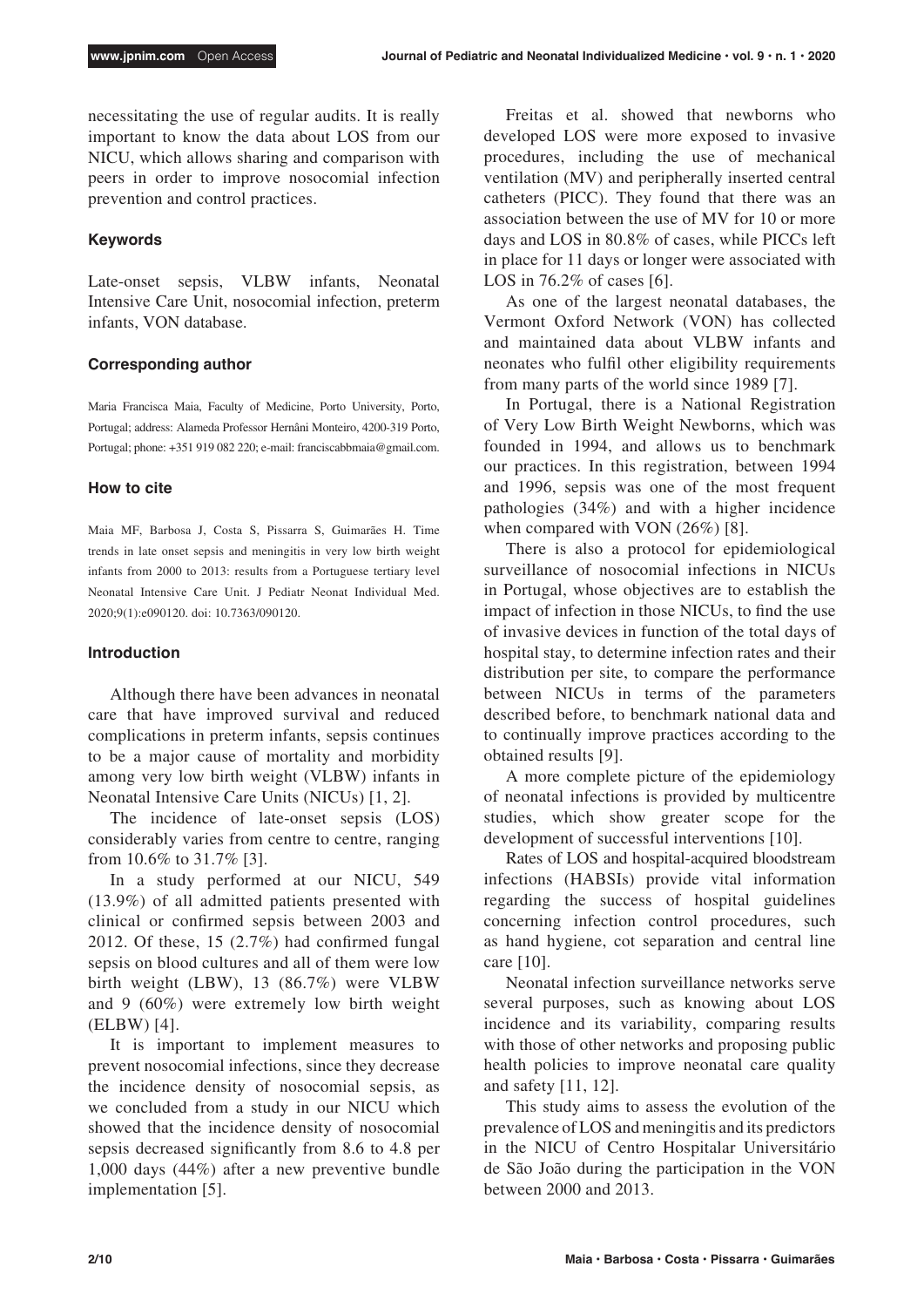#### **Methods**

The data of the NICU of Centro Hospitalar Universitário de São João were collected from the VON files, between 2000 and 2013, the period of our participation in the network. The inclusion criteria were: any inborn infant with a birth weight between 401 and 1,500 g or a gestational age between 22 weeks and 0 days and 29 weeks and 6 days. Outborn infants were also included if transferred from another institution to our hospital within 28 days from birth, without having been discharged home first, and whose birth weight was between 401 and 1,500 g or whose gestational age was between 22 weeks 0 days and 29 weeks 6 days.

We collected and analysed LOS and meningitis items from the VON database between 2000 and 2013.

Definitions for demographic and clinical data were provided in the "*Manual of Operations*" of VON [13].

The Ethics Committee of Centro Hospitalar Universitário de São João approved this study.

#### *Study sample definition*

At the beginning of the study, 607 babies were identified. Ninety-five outborn infants were excluded. Six infants died in the delivery room. Eighteen infants died during the first 12 hours in NICU. Finally, 55 infants had missing information on the outcome. The final sample for the study was 433 infants (**Fig. 1**).

#### *Statistical analysis*

The statistical analysis was performed using SPSS® for Windows®, version 25. Categorical variables were characterized by absolute and relative frequencies. Chi-Square or Fisher's exact test was used to compare categorical variables with Bonferroni's correction on pairwise comparisons.

A multivariate analysis by logistic regression was performed to evaluate predictive factors for LOS. The strength of the association was measured by Odds Ratio (OR) and 95% confidence intervals (95% CI). Only variables that presented significance up to 0.05 and those clinically relevant in the univariate analysis were included in the model. A p-value of less than 0.05 was considered statistically significant. To create the most parsimonious model, variables that did not reach a significance level of  $p$ -value  $< 0.05$  in the



**Figure 1.** Flowchart for the study sample definition.

multivariable model were backward eliminated one by one.

#### **Results**

# *Demographic characteristics of the study population (Tab. 1)*

Our population was composed of 221 female infants (51.0%) and 212 male newborns (49.0%). Most of the infants were born between 28 and 31 weeks of gestation (230, 53.1%). Furthermore, 93 newborns were born between 22 and 27 weeks of gestation (21.5%) and 110 between 32 and 36 weeks (25.4%). In our sample, 114 infants (26.3%) were small for gestational age.

At birth, 160 neonates weighed 1,000 g or less  $(37.0\%)$ ; in relation to pregnancies, 287  $(66.3\%)$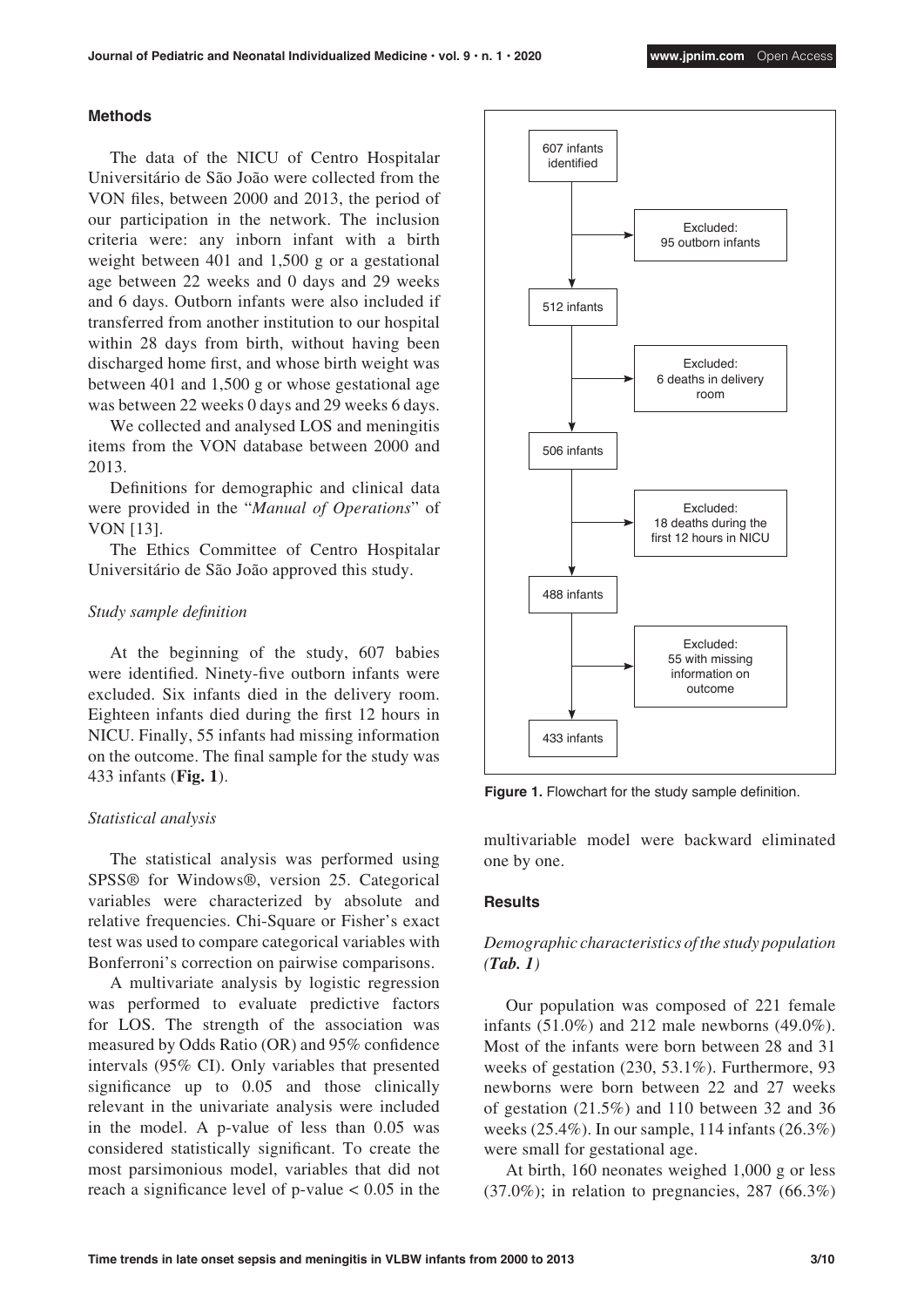| <b>Characteristic</b>               |                  | No. (%) of infants<br>$(n = 433)$ |  |  |
|-------------------------------------|------------------|-----------------------------------|--|--|
| Sex of the infant                   | Female           | 221 (51.0%)                       |  |  |
|                                     | <b>Male</b>      | 212 (49.0%)                       |  |  |
| <b>Gestational age</b><br>(weeks)   | $22 - 27$        | 93 (21.5%)                        |  |  |
|                                     | 28-31            | 230 (53.1%)                       |  |  |
|                                     | $32 - 36$        | 110 (25.4%)                       |  |  |
| <b>Small for</b><br>gestational age | <b>Yes</b>       | 114 (26.3%)                       |  |  |
|                                     | <b>No</b>        | 319 (73.7%)                       |  |  |
| <b>Birth weight</b><br>(grams)      | ≤ 1,000          | 160 (37.0%)                       |  |  |
|                                     | >1,000           | 273 (63.0%)                       |  |  |
| <b>Multiple gestation</b>           | <b>No</b>        | 287 (66.3%)                       |  |  |
|                                     | <b>Yes</b>       | 146 (33.7%)                       |  |  |
| <b>Mode of delivery</b>             | <b>C-section</b> | 314 (72.5%)                       |  |  |
|                                     | Vaginal          | 119 (27.5%)                       |  |  |
| Apgar score at 5<br>minutes         | $\leq 7$         | 58 (13.4%)                        |  |  |
|                                     | $\geq 7$         | 375 (86.6%)                       |  |  |

**Table 1.** Infants' demographic characteristics.

were gestations with only one foetus and two or more foetuses were documented during 146 (33.7%) pregnancies; 314 neonates were born by C-section (72.5%) and 119 babies were born by vaginal delivery (27.5%).

Finally, an Apgar score at 5 minutes of less than 7 was registered in 58 newborns (13.4%), whereas 375 infants had an Apgar score at 5 minutes equal to or higher than  $7 (86.6\%)$ .

# *Late-onset sepsis according to the year of birth (Tab. 2)*

Between 2000 and 2013, 43% of the infants had at least one episode of LOS. The most frequent aetiology was a coagulase-negative staphylococcal infection, since 34.2% of all infants had an infection caused by this microorganism. A total of 16.4% of infants had other bacterial pathogens identified as the cause of LOS and only 3.2% had a fungal infection.

From 2000 to 2004, 94 (56.3%) out of 167 infants had LOS. The most frequent aetiology of LOS between these years was coagulase-negative *Staphylococcus* (78 infants, corresponding to 46.7% of the total 167 newborns). Only 7 infants (4.2%) had LOS caused by fungi.

Between 2005 and 2009, 61 out of 149 (40.9%) infants developed LOS. Once again, most of the infected neonates had a coagulase-negative staphylococcal infection (33.6%, 50/149). During the last years of this study (2010-2013), 31 out of 117 infants had LOS (26.5%). Among infected newborns, 20 had coagulase-negative staphylococcal LOS (17.1%), 14 developed LOS provoked by other bacteria (12.0%) and 1 child had a fungal infection (0.9%).

More than one agent was identified in some patients.

# *Late-onset sepsis according to gestational age (Tab. 3)*

In the group of infants born between 22 and 27 weeks of gestation, 65.6% had LOS (61/93). Among infants with this range of gestational ages, 43 out of 93 (46.2%) had LOS caused by coagulasenegative *Staphylococcus*, 27 developed LOS from other bacteria (29.0%) and 8 had a fungal infection  $(8.6\%)$ .

For infants born between 28 and 31 weeks of gestation, 102 out of 230 had LOS (44.3%). The most frequent aetiology was coagulase-negative *Staphylococcus* infection, with a prevalence of 37.8% (87/230). Infections caused by other bacterial pathogens registered a prevalence of 16.5% (38/230) and by fungal organisms showed a prevalence of 1.7% (4/230).

Finally, newborns with a gestational age between 32 and 36 weeks registered a prevalence of LOS of 20.9% (23/110). 18 out of 110 neonates had a coagulase-negative staphylococcal infection, whose prevalence was 16.4%. Other bacterial infections showed a prevalence of 5.5%, since 6 out of 110 had infections caused by other bacteria apart from coagulase-negative *Staphylococci*. Fungal infections exhibited a prevalence of 1.8%  $(2/110).$ 

#### *Late-onset sepsis according to birth weight (Tab. 4)*

The group of infants born with a weight equal to or less than 1,000 g presented a prevalence of LOS of 59.4% (95/160). In this group, 70 out of 160 had a coagulase-negative staphylococcal infection (43.8%), 26.9% had LOS caused by other bacteria (43/160) and 10 developed a fungal infection (6.2%).

Differently, neonates whose birth weight was greater than 1,000 g had a prevalence of LOS of 33.3% (91/273). Among these children, 78 had a coagulase-negative staphylococcal infection (28.6%), 28 developed LOS provoked by other bacterial microorganisms (10.3%) and 4 had a fungal infection (1.5%).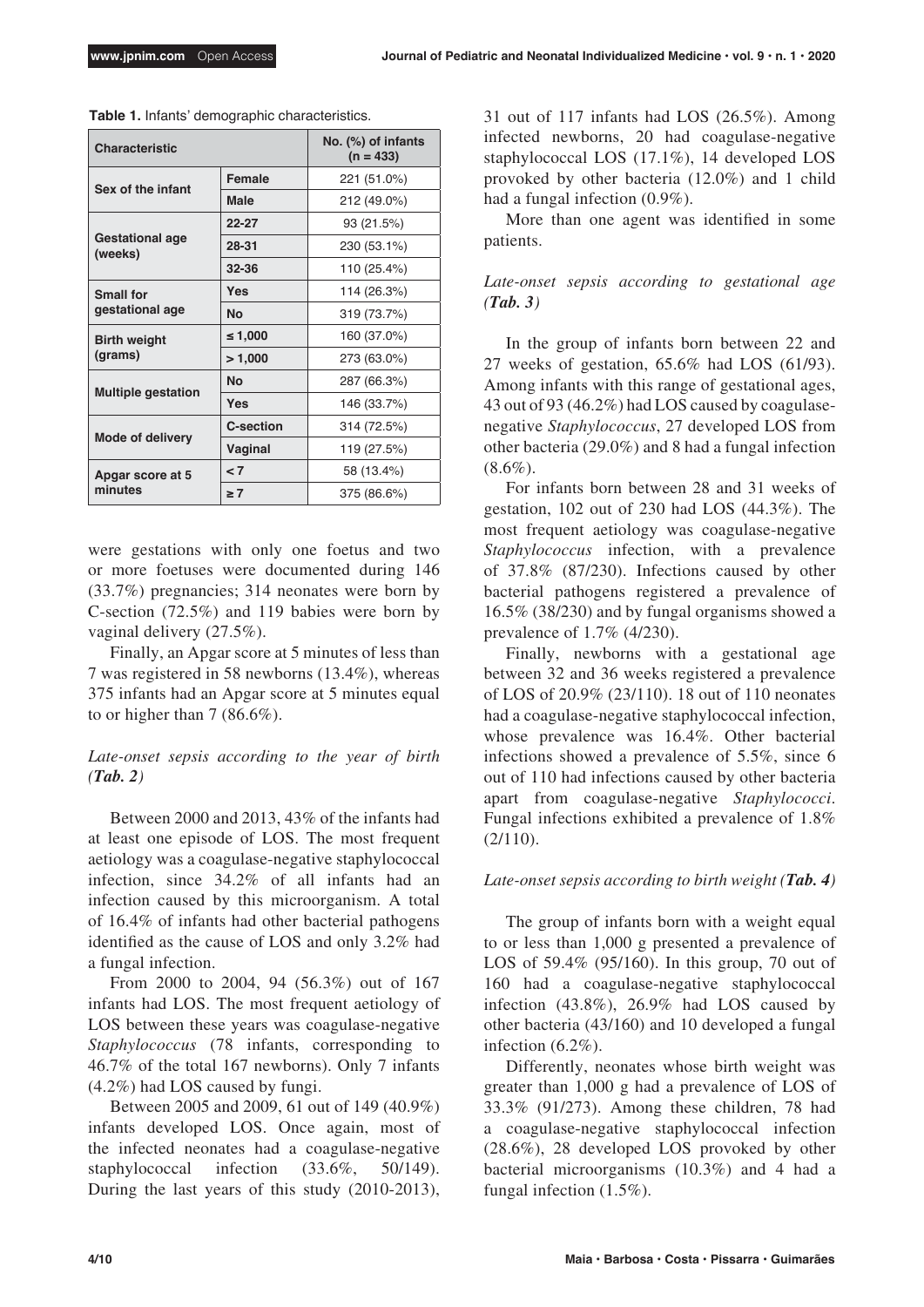| Aetiology                                          | 2000-2004<br>$(n = 167)$ | 2005-2009<br>$(n = 149)$   | 2010-2013<br>$(n = 117)$   | <b>Total</b><br>$(n = 433)$ | p-value                |  |
|----------------------------------------------------|--------------------------|----------------------------|----------------------------|-----------------------------|------------------------|--|
| LOS from all causes, n (%)                         | 94 (56.3%) <sup>a</sup>  | 61 $(40.9\%)$ <sup>b</sup> | 31 $(26.5%)$               | 186 (43.0%)                 | $< 0.001$ <sup>d</sup> |  |
| Coaquiase-negative staphylococcal infection, n (%) | 78 (46.7%) <sup>a</sup>  | 50 (33.6%) <sup>a</sup>    | $20(17.1\%)$               | 148 (34.2%)                 | $< 0.001$ <sup>d</sup> |  |
| Other bacterial pathogens, n (%)                   | 46 (27.5%) <sup>a</sup>  | 11 (7.4%) b                | 14 $(12.0\%)$ <sup>b</sup> | 71 (16.4%)                  | $< 0.001$ <sup>d</sup> |  |
| Fungal infection, n (%)                            | 7(4.2%)                  | $6(4.0\%)$                 | $1(0.9\%)$                 | 14 (3.2%)                   | 0.229e                 |  |

LOS: late-onset sepsis.

a, b, c are different letters that indicate significant differences between years' groups based on pairwise comparison. For example, if one group has a superscript <sup>a</sup> and another has a superscript <sup>b</sup>, this means that the differences between these two groups are statistically significant

<sup>d</sup> Chi-square test; <sup>e</sup> Fisher's exact test.

**Table 3.** Late-onset sepsis (LOS) and meningitis according to gestational age.

| Aetiology                                          | 22-27 weeks<br>$(n = 93)$ | 28-31 weeks<br>$(n = 230)$ | <b>32-36 weeks</b><br>$(n = 110)$ | <b>Total</b><br>$(n = 433)$ | p-value                |  |
|----------------------------------------------------|---------------------------|----------------------------|-----------------------------------|-----------------------------|------------------------|--|
| LOS from all causes, n (%)                         | 61 (65.6%) <sup>a</sup>   | 102 (44.3%) <sup>b</sup>   | $23(20.9\%)$                      | 186 (43.0%)                 | $< 0.001$ <sup>d</sup> |  |
| Coagulase-negative staphylococcal infection, n (%) | 43 (46.2%) <sup>a</sup>   | 87 (37.8%) <sup>a</sup>    | 18 (16.4%) <sup>b</sup>           | 148 (34.2%)                 | $< 0.001$ <sup>d</sup> |  |
| Other bacterial pathogens, n (%)                   | 27 (29.0%) <sup>a</sup>   | 38 (16.5%) b               | 6 $(5.5\%)$ <sup>c</sup>          | 71 (16.4%)                  | $< 0.001$ <sup>d</sup> |  |
| Fungal infection, n (%)                            | $8(8.6\%)$ <sup>a</sup>   | 4 $(1.7\%)$ <sup>b</sup>   | $2(1.8\%)$ <sup>a, b</sup>        | 14 (3.2%)                   | 0.010e                 |  |

LOS: late-onset sepsis.

a, b, c are different letters that indicate significant differences between gestational age groups based on pairwise comparison. For example, if one group has a superscript ª and another has a superscript ʰ, this means that the differences between these two groups are statistically significant

<sup>d</sup> Chi-square test; eFisher's exact test.

**Table 4.** Late-onset sepsis (LOS) and meningitis according to birth weight.

| Aetiology                                          | ≤ 1,000 g<br>$(n = 160)$  | $> 1,000$ q<br>$(n = 273)$ | <b>Total</b><br>$(n = 433)$ | p-value                |  |
|----------------------------------------------------|---------------------------|----------------------------|-----------------------------|------------------------|--|
| LOS from all causes, n (%)                         | 95 $(59.4%)$ <sup>a</sup> | 91 $(33.3\%)^b$            | 186 (43.0%)                 | $< 0.001$ <sup>d</sup> |  |
| Coaquiase-negative staphylococcal infection, n (%) | 70 (43.8%) <sup>a</sup>   | 78 (28.6%) <sup>b</sup>    | 148 (34.2%)                 | 0.001 <sup>d</sup>     |  |
| Other bacterial pathogens, n (%)                   | 43 (26.9%) <sup>a</sup>   | 28 (10.3%) <sup>b</sup>    | 71 (16.4%)                  | $< 0.001$ <sup>d</sup> |  |
| Fungal infection, n (%)                            | 10 $(6.2\%)$ <sup>a</sup> | 4 $(1.5\%)^b$              | 14 (3.2%)                   | 0.007 <sup>d</sup>     |  |

LOS: late-onset sepsis.

a, b, c are different letters that indicate significant differences between birth weight groups based on pairwise comparison. For example, if one group has a superscript <sup>a</sup> and another has a superscript <sup>b</sup>, this means that the differences between these two groups are statistically significant.

d Chi-square test.

# *Univariate/comparative analysis of infants with and without late-onset sepsis*

There was no statistically significant difference in the prevalence of LOS between female and male infants ( $p$ -value = 0.990), neither between different types of delivery – C-section versus vaginal delivery (p-value =  $0.087$ ) – or between neonates with Apgar score  $<$  7 and  $\geq$  7 (p-value  $= 0.757$ .

Among the ventilated neonates, 54.1% developed LOS, whereas only 25.1% of infants who did not require conventional ventilation had LOS (p-value  $< 0.001$ ).

Among infants who had respiratory distress syndrome (RDS), 50.2% had LOS, when compared with 34.7% of those who did not have RDS (p-value  $= 0.001$ .

In the group of patients with necrotizing enterocolitis (NEC), 76.5% developed LOS, while only 41.6% of the infants without NEC had LOS  $(p-value = 0.004)$ .

In the case of children with patent ductus arteriosus (PDA), 61.1% of them had LOS,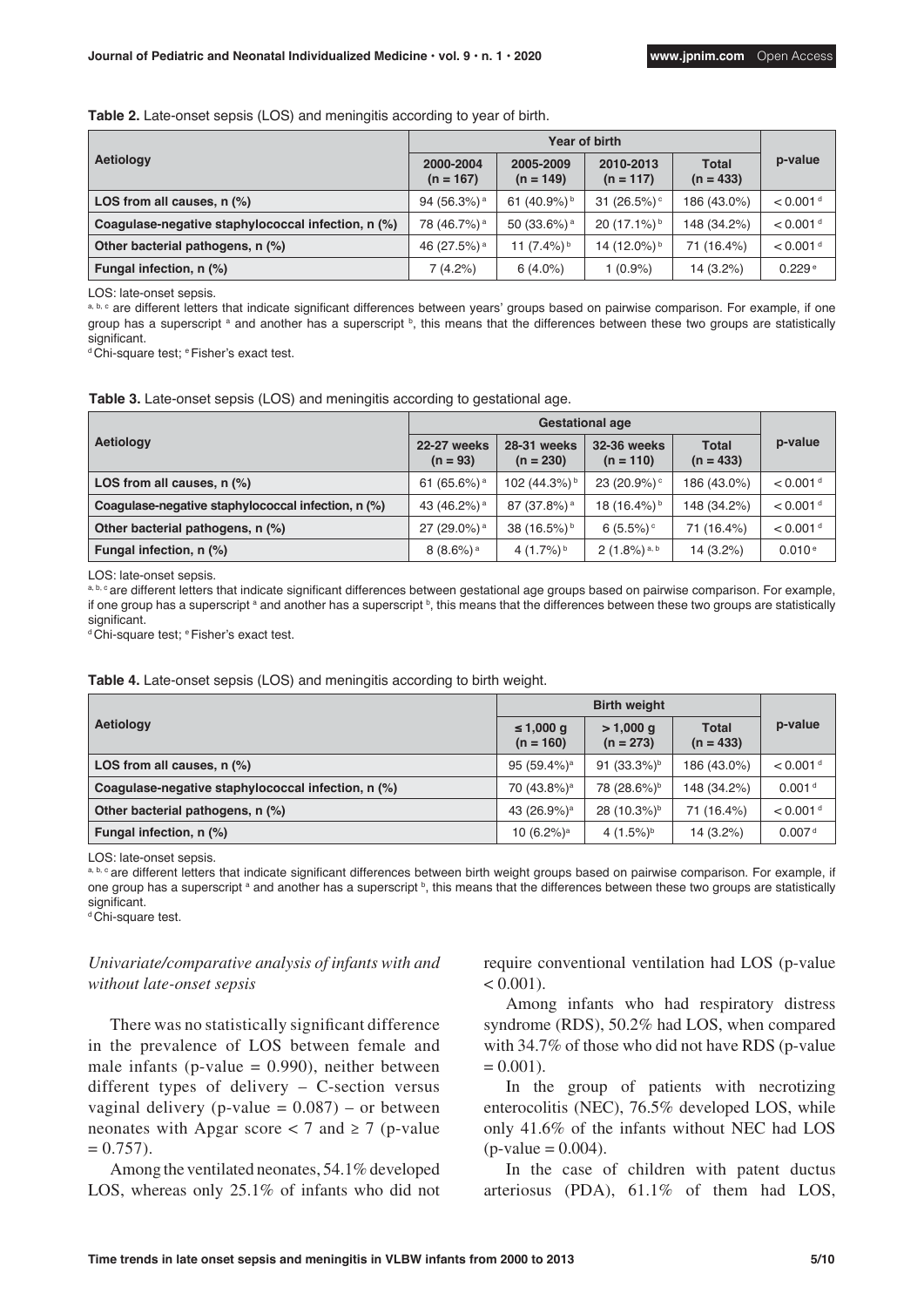compared with 36.9% of those who did not have PDA (p-value  $< 0.001$ ).

There was no statistically significant difference in the prevalence of LOS between individuals with neurologic morbidity or those without it, given there was no statistically significant difference between infants with cystic periventricular leukomalacia (cPVL) and those without cPVL  $(p-value = 0.112)$  neither between neonates with intraventricular haemorrhage (IVH)  $\geq$  III and those without IVH  $\geq$  III (p-value = 0.478).

The administration of steroids for bronchopulmonary dysplasia (BPD) showed a statistically significant impact on the prevalence of LOS (82.6% of the infants that took steroids for BPD had LOS versus 40.7% of the newborns that did not take steroids for BPD) (p-value  $< 0.001$ ).

Of neonates who required nasal CPAP, 48.5% developed LOS versus 24.2% who did not use nasal CPAP (p-value  $< 0.001$ ).

There was no statistically significant difference between newborns who needed high-frequency ventilation (HFV) and those who did not require HFV (p-value  $= 0.069$ ).

Among children who had retinopathy of prematurity (ROP)  $\geq$  stage 2, 71.4% developed LOS compared with those without  $ROP \geq stage 2$ , whose prevalence of LOS was  $52.7\%$  (p-value = 0.037).

Finally, there was no statistically significant difference in LOS between infants with and without major birth defects (p-value  $= 0.416$ ).

## *Predictor factors for late-onset sepsis (Tab. 5)*

When the gestational age was analysed, we found an OR of 3.348 for the group with

**Table 5.** Predictor factors for late-onset sepsis (LOS).

gestational age between 22 and 27 weeks (95% CI, 1.544-7.263, p-value =  $0.002$ ) and an OR of 1.533 for the group of infants born with a gestational age between 28 and 31 weeks (95% CI, 0.830-2.834,  $p-value = 0.172$ .

We found that neonates with conventional ventilation were 1.912 times more likely to have LOS compared with others who did not require ventilation  $(95\% \text{ CI. } 1.138-3.210 \text{ p-value } =$ 0.014). Newborns who used nasal CPAP were 3.385 times more likely to have LOS versus the ones who did not have to use nasal CPAP (95% CI, 1.849-6.197, p-value < 0.001) and newborns with NEC were 5.103 times more likely to develop LOS than those without NEC (95% CI, 1.534-16.970,  $p$ -value = 0.008).

Infants who took steroids for BPD were 4.145 times more likely to have LOS than those that did not take steroids for BPD (95% CI, 1.282-13.398,  $p$ -value = 0.018).

## **Discussion**

This study allowed us to draw conclusions about the evolution of the prevalence of LOS and meningitis during the years of participation (from 2000 to 2013) of Centro Hospitalar Universitário de São João in the VON. In addition, this study made it possible for us to conclude which variables are the predictors of LOS.

As expected, since it was verified in other studies, the prevalence of LOS significantly decreased  $(56.3\% \text{ vs. } 26.5\%, \text{ p-value } < 0.001)$ between 2000-2004 and 2010-2013. Effectively, Bizzarro et al. reported that rates of LOS showed a significant decrease from 2004 to 2013 [14].

| <b>Predictors</b>               |                |     | <b>OR</b> | 95% CI          | p-value |
|---------------------------------|----------------|-----|-----------|-----------------|---------|
| <b>Gestational age</b>          | 22-27 weeks    |     | 3.348     | [1.544; 7.263]  | 0.002   |
|                                 | 28-31 weeks    |     | 1.533     | [0.830; 2.834]  | 0.172   |
|                                 | 32-36 weeks    | Ref |           |                 |         |
| <b>Conventional ventilation</b> | Without        | Ref |           |                 |         |
|                                 | With           |     | 1.912     | [1.138; 3.210]  | 0.014   |
| <b>Nasal CPAP</b>               | Without        | Ref |           |                 |         |
|                                 | With           |     | 3.385     | [1.849; 6.197]  | < 0.001 |
| <b>NEC</b>                      | <b>Without</b> | Ref |           |                 |         |
|                                 | With           |     | 5.103     | [1.534; 16.970] | 0.008   |
| <b>Steroids for BPD</b>         | <b>Without</b> | Ref |           |                 |         |
|                                 | With           |     | 4.145     | [1.282; 13.398] | 0.018   |

NEC: necrotizing enterocolitis; BPD: bronchopulmonary dysplasia.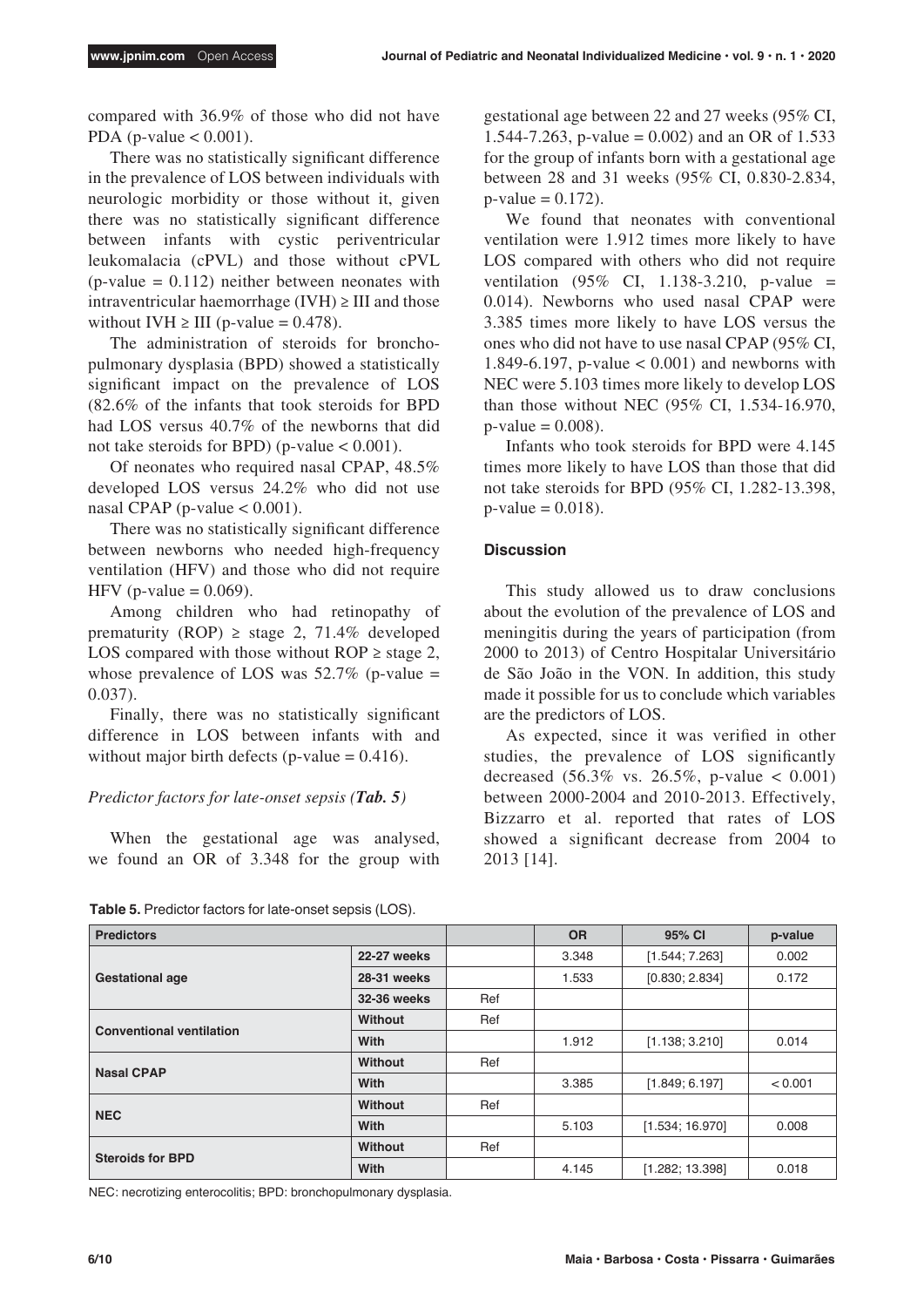We verified that coagulase-negative *Staphylococcus* was the most frequent pathogen found as a causative agent of LOS in our NICU. In fact, coagulase-negative *Staphylococci* have emerged as the predominant pathogens of LOS, accounting for 53.2%-77.9% of LOS in industrialised countries and 35.5%-47.4% in some developing regions [15].

The decline in the prevalence of coagulasenegative staphylococcal (46.7% vs. 17.1%) and other bacterial infections (27.5% vs. 12.0%) during the years of this study was statistically significant too (p-value < 0.001). Bizzarro and colleagues found that the prevalence of LOS rates attributed to coagulase-negative *Staphylococcus* decreased too [14].

In contrast, the prevalence of fungal infections did not suffer a statistically significant decrease  $(4.2\% \text{ vs. } 0.9\%, \text{p-value} = 0.229)$ , probably because the incidence of fungal infections in this NICU is relatively low. Similarly, in a German study, only 4.3% of LOS episodes were caused by *Candida spp.* Gram-positive bacteria were documented in 77.4% of the cases, coagulase-negative *Staphylococci* being the most predominant pathogens (48.5%). 18.3% of episodes were caused by Gram-negative bacilli [16].

These results make sense in the light of constantly improving infection prevention initiatives developed over the years. Indeed, we can infer that the improvement in outcomes relative to LOS was due to the improvement of practices and from what we have learned in comparison with the experience of other neonatal centres.

Besides VON, there is a National Registration of Very Low Birth Weight Newborns in Portugal that collects data about neonatal infection, and it has also contributed to the decrease of nosocomial infection registered over the years.

As mentioned before, the lower the gestational age, the higher the prevalence of LOS. Therefore, the incidence of LOS was higher in newborns with 22-27 weeks (65.6%) compared to the group of infants that were born with 28-31 weeks (44.3%) and the group of infants with 32-36 weeks (20.9%)  $(p$ -value  $< 0.001$ ). These results are in agreement with other studies that reported higher incidence of LOS in neonates with less than 28 weeks (36.3% versus 29.6% among infants with a gestational age of 29-32 weeks versus 17.5% in infants born with 33-36 weeks) [15]. In fact, a North American study showed similar tendencies between infants with different gestational ages. They reported an

incidence of LOS of 20% in newborns with 28 weeks compared with 58% among newborns with a gestational age of 22 weeks [17].

Stoll et al. registered that, among infants who survived more than 3 days, 32% were diagnosed with LOS, with the percentage increasing with decreasing gestational age (28 weeks: 20%, 22 weeks: 61%) [18].

As previously stated, VLBW infants are especially susceptible to nosocomial infections. In our NICU, the group of infants with  $\leq 1,000$  g had more LOS (59.4%) than the neonates that were born with  $> 1,000 \text{ g} (33.3\%)$  (p-value  $< 0.001$ ). These results match with those of others that concluded that the incidence of LOS is especially high in preterm newborns, with a birth weight of less than 1,500 g [19]. In fact, LBW is the single most important variable in the predisposition for sepsis. The high incidence of sepsis in VLBW was confirmed in a study performed in our NICU, which found 28% of confirmed sepsis and 15% of probable sepsis [20].

Individuals with RDS had more LOS than those without RDS and we found that the prevalence of LOS was statistically significantly higher in neonates with RDS (50.2% vs. 34.7%, p-value = 0.001). Similarly, Tewabe and colleagues found that newborns with a history of RDS were 74.2% more likely to develop poor neonatal outcome [21].

Fehlmann et al. reported that RDS was associated with an increased risk in the incidence of LOS. They found that, in neonates with less than 1,500 g, RDS was associated independently and significantly with an increased risk of LOS [22].

Although it was not statistically significant in the multivariable model, in the univariate analysis, we found that children with PDA had more LOS than neonates without PDA (61.1% vs. 36.9%,  $p$ -value  $\lt$  0.001). This finding is in accordance with the conclusions of another study conducted in Taiwan, in which they found that neonates with PDA had a relatively higher rate of recurrent sepsis than those without PDA (25.3% vs. 15.2%,  $p$ -value = 0.079) [23].

As we expected based on other studies, a higher percentage of individuals with ROP  $\geq$  stage 2 developed sepsis compared to those without ROP ≥ stage 2 (71.4% vs. 52.7%, p-value = 0.037). For example, Leviton et al. found that some of the disorders that occur preferentially in the extremely low gestational age neonates tend to occur together more commonly than expected if they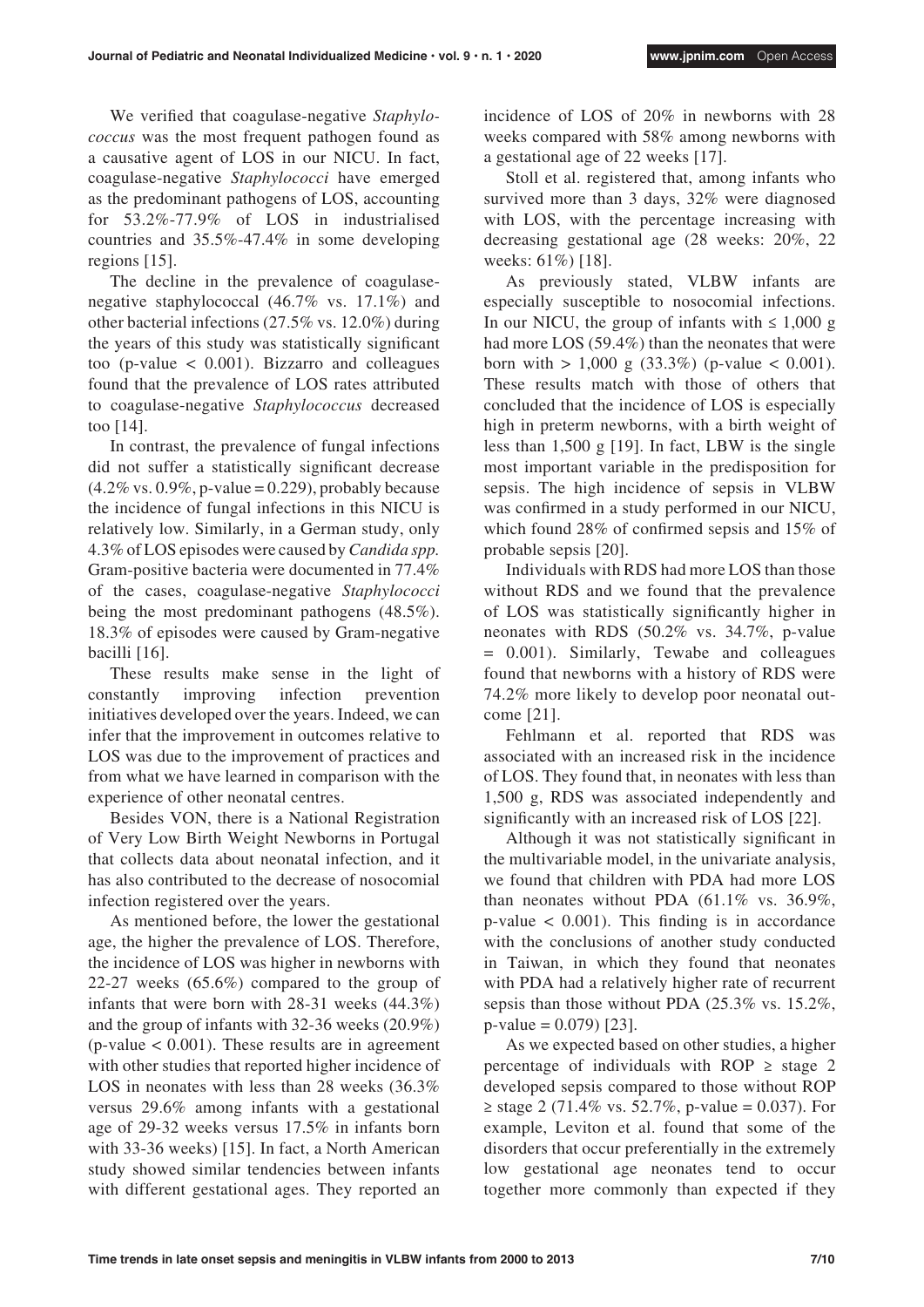were independent, which was most evident for severe NEC and LOS. Both occurred more often than expected in infants who had severe BPD and severe ROP [24].

A Portuguese study found that infants with a gestational age of less than 28 weeks had an OR of 5.4 (95% IC, 3.1-9.4, p-value < 0.001) for infections associated with health care. They also concluded that for each additional week in gestational age the risk of infection associated with health care decreased by 20% [25]. When the gestational age was analysed, we found that infants with a gestational age between 22 and 27 weeks had a 3.348 (95% CI, 1.544-7.263, p-value  $= 0.002$ ) higher risk of developing infection than neonates that were born with 32-36 weeks and infants born with a gestational age between 28 and 31 weeks had a 1.533 (95% CI, 0.830-2.834,  $p-value = 0.172$ ) higher infection risk than neonates that were born with 32-36 weeks.

Neonates that required MV were 1.912 (95% CI, 1.138-3.210, p-value =  $0.014$ ) more likely to have LOS compared with the ones who did not require MV. The use of MV was already recognized as a risk factor for LOS in other studies. One of those reported that in the LOS group, MV was used in 79.5% of the infants vs. 34.3% in the non-LOS group (p-value  $< 0.001$ ) [26].

On the other hand, newborns who used nasal CPAP showed a 3.385 (95% CI, 1.849-6.197, p-value < 0.001) higher risk of LOS compared with the infants who did not have to use nasal CPAP. However, a study conducted in South Korea suggested that aggressive early weaning from more invasive intubation and MV to less invasive assisted ventilation, such as nasal CPAP, is important to reduce the incidence of LOS in extremely preterm babies [27]. Another study conducted in Turkey demonstrated that the duration of MV was significantly long, and the duration of CPAP was not significant in the patients dying due to sepsis [28].

As expected, newborns with NEC were 5.103 (95% CI, 1.534-16.970, p-value = 0.008) times more likely to develop LOS than those without NEC. Similarly, Kim et al. reported that neonates with NEC were 3.628 times more likely to have sepsis than those without NEC, especially in infants born with 23-24 weeks of gestation (95% CI, 1.332-9.883, p-value =  $0.012$ ) [27].

We found that infants receiving steroids for BPD had a 4.145 (95% CI, 1.282-13.398, p-value  $= 0.018$ ) higher infection risk.

Newborns with respiratory pathology are more likely to require intravenous support, a critical way of pathogen entry into the bloodstream [29].

Underlying secondary pulmonary hypertension (due to severe BPD) has been significantly associated with a higher risk of sepsis attributable mortality and BPD predisposed neonates to higher rates of ventilator-associated pneumonia [30]. Moreover, LOS was found to be a risk factor for BPD [31].

# *Limitations of the study*

This study has the disadvantages inherent in a retrospective study.

Considering that the data collected by VON do not allow one to distinguish which infants had LOS or meningitis, it was not possible to differentiate which data and predictors influence LOS and meningitis separately.

In addition, it might be interesting to analyse other data such as the presence of catheters, which was not registered in the VON database, or the duration of MV, which had missing values in most individuals.

Other important outcomes, which were not registered in the VON database, such as complications due to sepsis, relapses, delay in development and maturation of organs and tissues, would be relevant to document.

Furthermore, it was not possible to report anything about the use of antibiotics nor the antimicrobial resistance over the time of this study because there were no data about these variables in the VON database.

# *Study strengths*

This study was relevant to show the importance of participating in networks, such as VON, that allows benchmarking among the various neonatal centres in order to improve practices in the prevention and control of neonatal infection.

# **Conclusion**

During the time of the participation of our NICU in the VON database, the prevalence of LOS significantly decreased from 56.3% between 2000 and 2004 to 26.5% between 2010 and 2013.

Gestational age between 22 and 27 weeks, MV, nasal CPAP, NEC and steroids for BPD were found to be statistically significant predictors of LOS.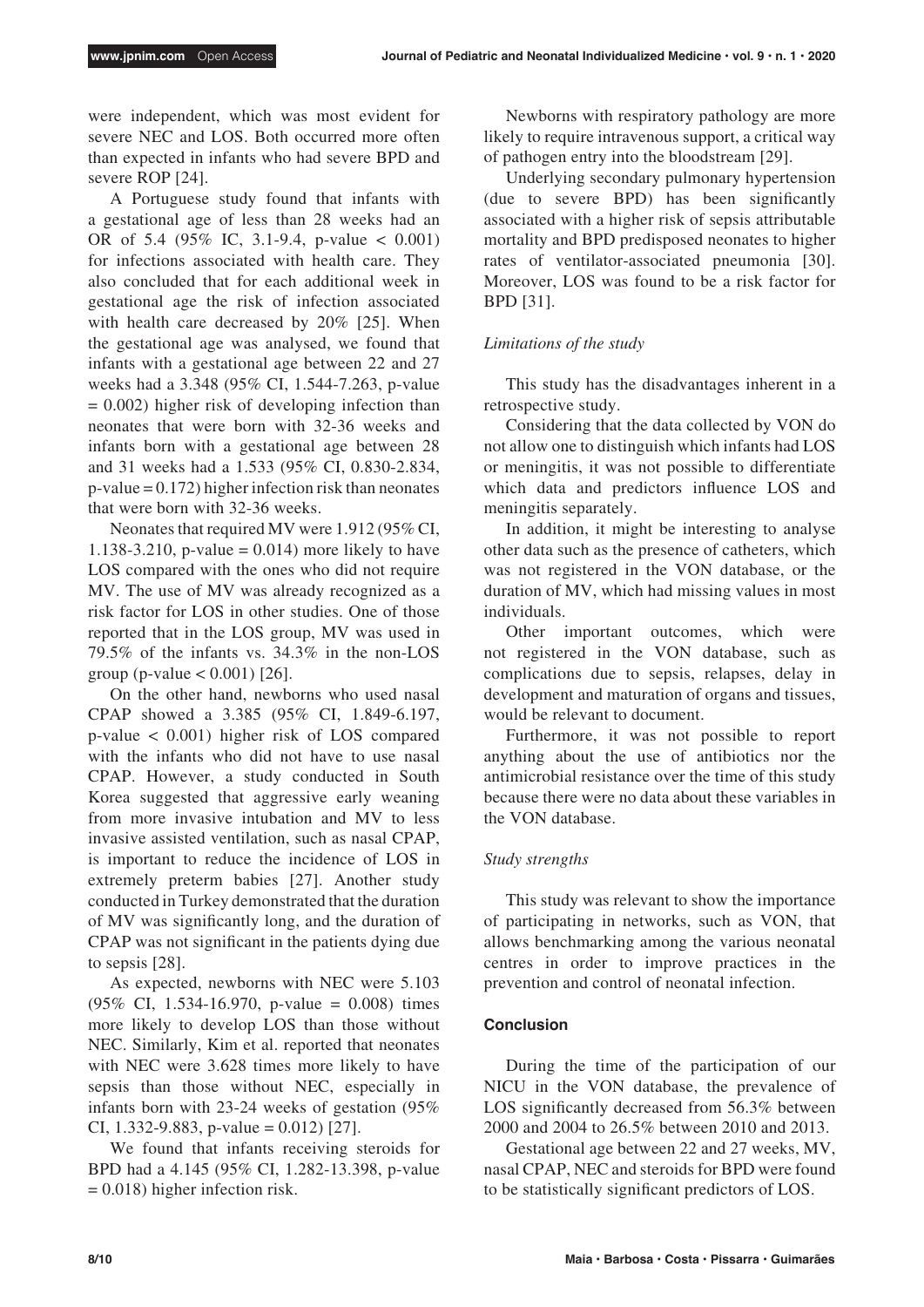Sure enough, preterm infants require many invasive devices to ensure their survival, such as MV, which greatly increases their infectious risk. To minimize this risk, it is crucial to guarantee that better practices of asepsis are followed, necessitating the use of regular audits.

In conclusion, this study shows the importance of knowing the data about LOS from our NICU, which allows sharing and comparison with peers in order to improve nosocomial infection prevention and control practices.

## **Disclaimer**

The Vermont Oxford Network had no role in the concept, design, analysis, or formulation of this research report. The discussion and views belong solely to the co-authors and do not represent the opinions of the Vermont Oxford Network.

#### **Declaration of interest**

The Authors declare that there is no conflict of interest. No funding was used to carry out the present study.

## **References**

- 1. Shah BA, Padbury JF. An old problem with new insights. Virulence. 2014;5(1):170-8.
- 2. Bizzarro MJ, Raskind C, Baltimore RS, Gallagher PG. Seventy-Five Years of Neonatal Sepsis at Yale: 1928−2003. Pediatrics. 2005;116(3):595-602.
- 3. Stoll BJ, Hansen N, Fanaroff AA, Wright LL, Carlo WA, Ehrenkranz RA, Lemons JA, Donovan EF, Stark AR, Tyson JE, Oh W, Bauer CR, Korones SB, Shankaran S, Laptook AR, Stevenson DK, Papile LA, Poole WK. Late-Onset Sepsis in Very Low Birth Weight Neonates: The Experience of the NICHD Neonatal Research Network. Pediatrics. 2002;110(2 Pt 1):285-91.
- 4. Silva R, Grilo M, Pissarra S, Guimarães H. Fungal sepsis in a Level III Neonatal Intensive Care Unit: a 10-year retrospective analysis. J Pediatr Neonat Individual Med. 2014;3(2):e030212.
- 5. Almeida CC de, Pissarra da Silva SMS, Flor de Lima Caldas de Oliveira FSD, Guimarães Pereira Areias MHF. Nosocomial sepsis: evaluation of the efficacy of preventive measures in a level-III neonatal intensive care unit. J Matern Fetal Neonatal Med. 2017;30(17): 2036-41.
- 6. Freitas B, Peloso M, Manella L, Franceschini S, Longo G, Gomes A, Batista R. Late-onset sepsis in preterm children in a neonatal intensive care unit: a three-year analysis. Rev Bras Ter Intensiva. 2012;24(1):79-85.
- 7. Chee YY, Wong MSC, Wong RMS, Wong KY. Neonatal outcomes of preterm or very-low-birth-weight infants over a decade from queen mary hospital, Hong Kong: Comparison with the Vermont Oxford Network. Hong Kong Med J. 2017;23(4):381-6.
- 8. Peixoto JJL. Registo Nacional dos Recém-Nascidos de Muito Baixo Peso. Rede de Investigação Neonatal Nacional. Acta Pediátrica Port. 1999;30:485-91.
- 9. [https://www.dgs.pt/programa-nacional-de-controlo-da-infeccao/](https://www.dgs.pt/programa-nacional-de-controlo-da-infeccao/vigilancia-epidemiologica/infecao/infecoes-nas-uci-recem-nascidos/como-aderir-ao-programa.aspx) [vigilancia-epidemiologica/infecao/infecoes-nas-uci-recem-nascidos/](https://www.dgs.pt/programa-nacional-de-controlo-da-infeccao/vigilancia-epidemiologica/infecao/infecoes-nas-uci-recem-nascidos/como-aderir-ao-programa.aspx) [como-aderir-ao-programa.aspx,](https://www.dgs.pt/programa-nacional-de-controlo-da-infeccao/vigilancia-epidemiologica/infecao/infecoes-nas-uci-recem-nascidos/como-aderir-ao-programa.aspx) last access: March 2019.
- 10. Cailes B, Vergnano S, Kortsalioudaki C, Heath P, Sharland M. The current and future roles of neonatal infection surveillance programmes in combating antimicrobial resistance. Early Hum Dev. 2015;91(11):613-8.
- 11. de Souza Rugolo LMS, Bentlin MR, Mussi-Pinhata M, de Almeida MFB, Lopes JM de A, Marba STM, Fiori HH, Procianoy RS, Leone CR; Brazilian Network on Neonatal Research. Late-onset sepsis in very low birth weight infants: A Brazilian neonatal research network study. J Trop Pediatr. 2014;60(6):415-21.
- 12. Gray JW. Surveillance of infection in neonatal intensive care units. Early Hum Dev. 2007;83(3):157-63.
- 13. [https://vtoxford.zendesk.com/hc/en-us/categories/360000861394-](https://vtoxford.zendesk.com/hc/en-us/categories/360000861394-Manuals-and-Forms) [Manuals-and-Forms,](https://vtoxford.zendesk.com/hc/en-us/categories/360000861394-Manuals-and-Forms) last access: March 2019.
- 14. Bizzarro MJ, Shabanova V, Baltimore RS, Dembry L, Ehrenkranz RA, Gallagher PG. Neonatal Sepsis 2004–2013: The Rise and Fall of Coagulase Negative Staphylococci. J Pediatr. 2016;166(5): 1193-9.
- 15. Dong Y, Speer CP. Late-onset neonatal sepsis: Recent developments. Arch Dis Child Fetal Neonatal Ed. 2015;100(3):F257-63.
- 16. Härtel C, Faust K, Avenarius S, Bohnhorst B, Emeis M, Gebauer C, Groneck P, Heitmann F, Hoehn T, Hubert M, Kribs A, Küster H, Laux R, Mögel M, Müller D, Olbertz D, Roll C, Siegel J, Stein A, Vochem M, Weller U, von der Wense A, Wieg C, Wintgens J, Hemmelmann C, Simon A, Herting E, Göpel W; German Neonatal Network (GNN). Epidemic microclusters of blood-culture proven sepsis in very-low-birth weight infants: Experience of the German Neonatal Network. PLoS One. 2012;7(6):e38304
- 17. Cohen-Wolkowiez M, Moran C, Benjamin DK, Smith PB. Early and Late Onset Sepsis in Late Preterm Infants. Pediatr Infect Dis J. 2009;28(12):1052-6.
- 18. Stoll BJ, Hansen NI, Bell EF, Walsh MC, Carlo WA, Shankaran S, Laptook AR, Sánchez PJ, Van Meurs KP, Wyckoff M, Das A, Hale EC, Ball MB, Newman NS, Schibler K, Poindexter BB, Kennedy KA, Cotten CM, Watterberg KL, D'Angio CT, DeMauro SB, Truog WE, Devaskar U, Higgins RD; Eunice Kennedy Shriver National Institute of Child Health and Human Development Neonatal Research Network. Trends in Care Practices, Morbidity, and Mortality of Extremely Preterm Neonates, 1993-2012. JAMA. 2015;314(10):1039-51.
- 19. Amorim Melo ERA, de Barros Lima Filho A, Furtado Ferreira AC, de Sousa Carvalho G, da Conceição Brito JJ, da Silva Farias PI, Silva Rego AG, Pinheiro Falcão B. Prevalence of Meningitis in Patients with Late Neonatal Sepsis in a Reference Maternity. Ann Pediatr Child Health. 2018;6(3):1148.
- 20. Costa A, Guimarães H, Souto A, Martins A, Orey CD, Mateus M, Silva G, Teixeira Santos N. Sépsis no recém-nascido de muito baixo peso. Acta Med Portug. 1996;9(10-12):331-4.